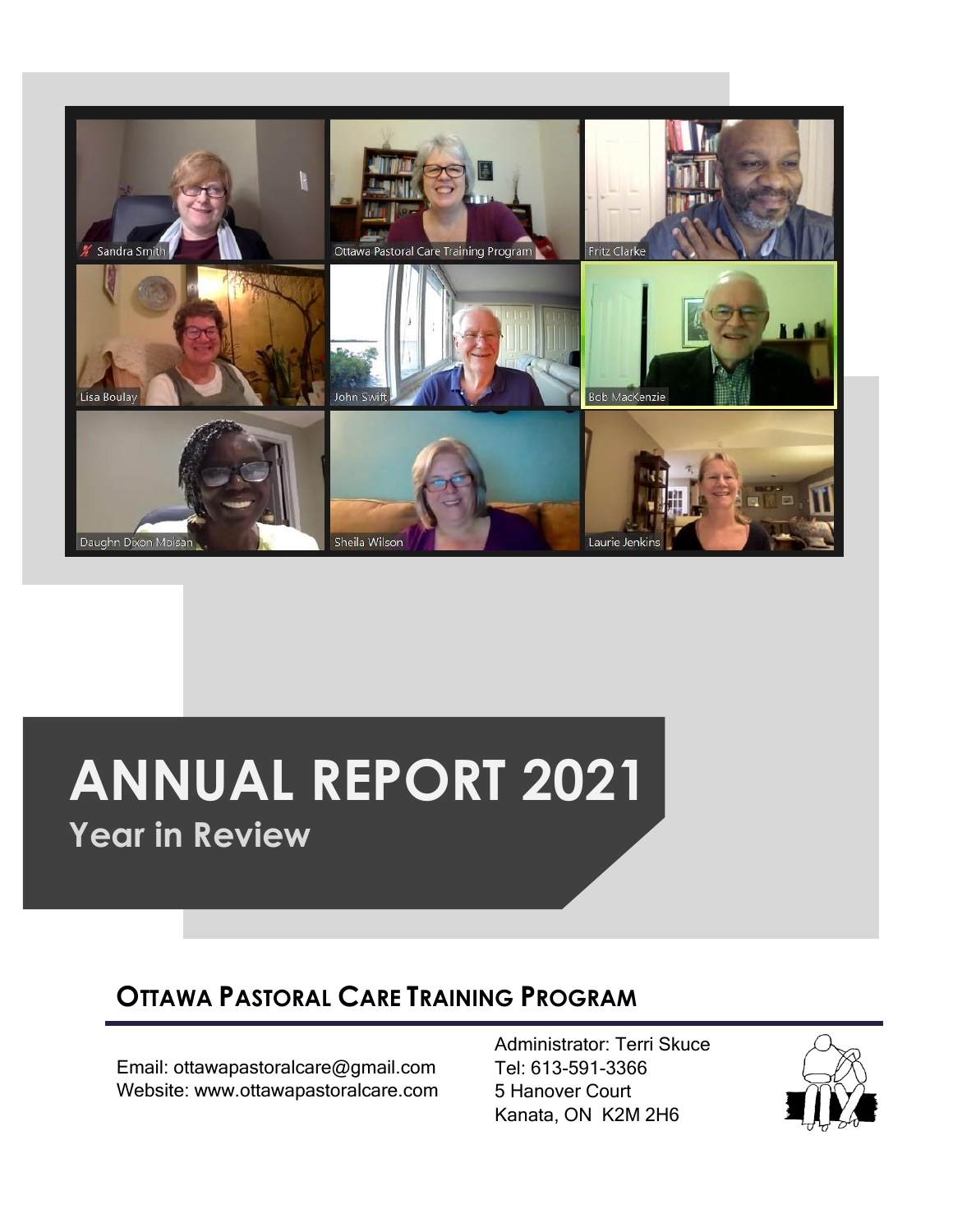## **CONTENTS**

|                                                                                                                                                                                                                                      | 3              |
|--------------------------------------------------------------------------------------------------------------------------------------------------------------------------------------------------------------------------------------|----------------|
| Our History <u>Andrea Barbara and Barbara and Barbara and Barbara and Barbara and Barbara and Barbara and Barbara and Barbara and Barbara and Barbara and Barbara and Barbara and Barbara and Barbara and Barbara and Barbara an</u> | 3              |
|                                                                                                                                                                                                                                      | $\overline{4}$ |
| A Word from the Chair <b>And Access 2019</b> No. 2019 12:00:00 No. 2019 12:00:00 No. 2019 12:00:00 No. 2019 12:00:00 No. 2019 12:00:00 No. 2019 12:00:00 No. 2019 12:00:00 No. 2019 12:00:00 No. 2019 12:00:00 No. 2019 12:00:00 No  | $\overline{4}$ |
|                                                                                                                                                                                                                                      |                |
|                                                                                                                                                                                                                                      | $\overline{7}$ |
|                                                                                                                                                                                                                                      |                |
|                                                                                                                                                                                                                                      | $\overline{7}$ |
|                                                                                                                                                                                                                                      |                |
|                                                                                                                                                                                                                                      | 8              |
|                                                                                                                                                                                                                                      |                |
|                                                                                                                                                                                                                                      |                |
|                                                                                                                                                                                                                                      |                |
|                                                                                                                                                                                                                                      | -9             |
|                                                                                                                                                                                                                                      |                |
|                                                                                                                                                                                                                                      |                |
|                                                                                                                                                                                                                                      |                |
|                                                                                                                                                                                                                                      |                |
| Special Training <b>Contract Contract Contract Contract Contract Contract Contract Contract Contract Contract Contract Contract Contract Contract Contract Contract Contract Contract Contract Contract Contract Contract Contra</b> | 13             |
|                                                                                                                                                                                                                                      | 14             |
| Coordinators' Event <b>contract of the contract of the contract of the contract of the contract of the contract of the contract of the contract of the contract of the contract of the contract of the contract of the contract </b> | 14             |
|                                                                                                                                                                                                                                      | 15             |
|                                                                                                                                                                                                                                      | 15             |
|                                                                                                                                                                                                                                      | 15             |
| Special Training and the contract of the contract of the contract of the contract of the contract of the contract of the contract of the contract of the contract of the contract of the contract of the contract of the contr       | 15             |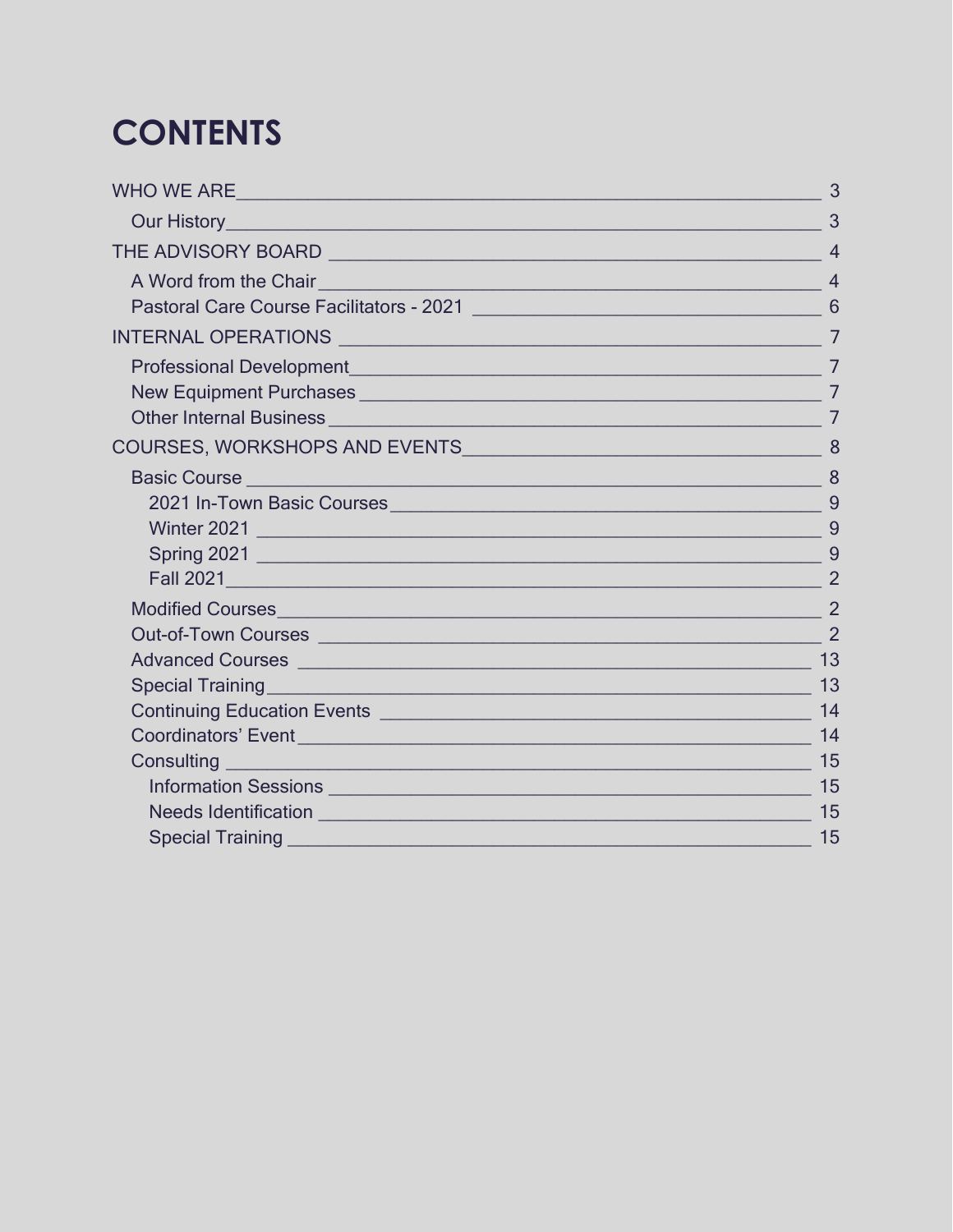### <span id="page-2-0"></span>**WHO WE ARE**

The Ottawa Pastoral Care Training Program (OPCTP) is an inter-denominational program affiliated with The Christian Council of the Capital Area.

An Advisory Committee of clergy and lay people representing participating faith communities oversees the planning, administration and evaluation of the Program.

For over four decades, the OPCTP has provided basic and advanced courses, information sessions, coordinators' events, continuing education events, workshops and other special training sessions. We began keeping attendance statistics in 1990. Since that time, over 5,000 people in Ottawa and the surrounding area have taken the 10 week Basic Course in Pastoral Care.

The 10-week Basic Course runs every spring and fall, Continuing Education Events are twice yearly, Co-ordinators' Events and Advanced Courses are once every year or two and other in-town and out-of-town Workshops, Events and Information Sessions are provided upon request.

> Our Mission Statement To Encourage, Enable and Educate all who have a calling to a Ministry of Care nurtured by the love of God, to share their gifts of compassion, understanding, and presence as they journey with those whom they serve.

#### <span id="page-2-1"></span>**Our History**

The Ottawa Pastoral Care Training Program (OPCTP) had its origin in 1975 when All Saints Anglican Church Westboro engaged Reverend Doctor John Swift, Chaplain at Queensway Carleton Hospital, to train a team of clergy and lay members for hospital and parish visiting.

A lay pastoral care team training program was established within the Anglican Diocese of Ottawa in 1977 and was made available to other denominations in 1978. In 1990, we began providing training to nearby communities outside of Ottawa.

The Christian Council of the Capital Area has recognized the program as an interdenominational entity under its general sponsorship since 1979.

The OPCTP celebrated its 40<sup>th</sup> anniversary in 2019.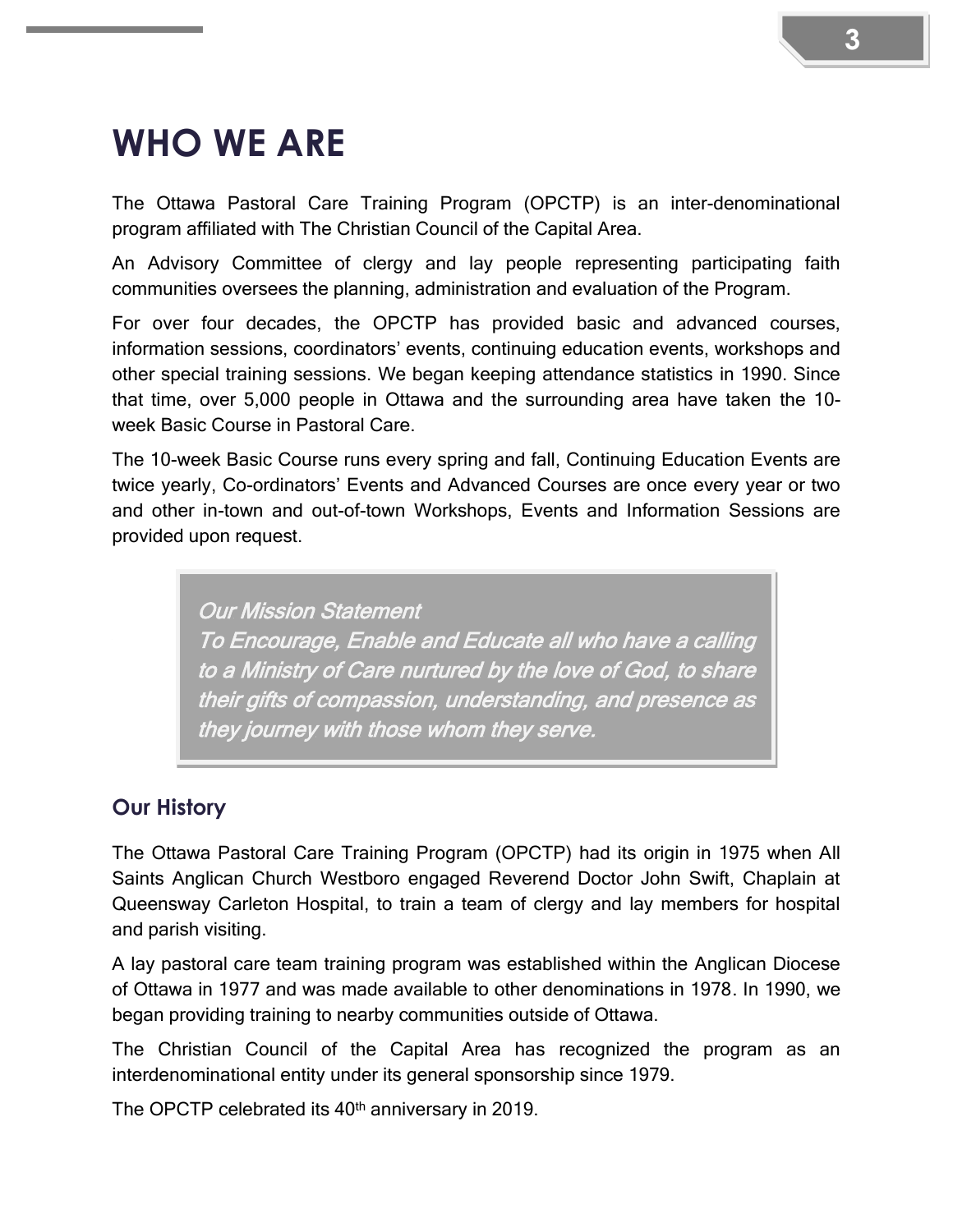### <span id="page-3-0"></span>**THE ADVISORY BOARD**

#### <span id="page-3-1"></span>**A Word from the Chair**

The year 2021 was a successful one for our Program. The groundwork for working online with virtual meetings had been set in 2020 and our on-line training flourished in the year just passed. Credit for this goes to our Administrator, to our Facilitators and to those organizing Continuing Education and Advanced Course seminars. The virtual sessions ran well and communicated their content effectively.

Of course, our training is devoted to improving person-to-person communication through active listening, and there is no substitute for in-person interaction. Body language, tone of voice, and pacing of conversation all contribute to the communication process. Helping one another face-to-face to hone these skills is something that we will welcome back as pandemic restrictions are lifted. Nevertheless, virtual training over the last two years still allowed for students to learn the basics of active listening and how it might be applied in some of the pastoral situations that are likely to arise.

The Ottawa Pastoral Care Training Program has been offering education for lay workers who work with their church's care teams for over 40 years. It has been of great benefit to congregations and to care institutions to have a pool of volunteers who understand the basics of how to conduct themselves in pastoral situations. Busy chaplains and pastors who are involved in pastoral counselling and crisis intervention are glad to have trusted helpers who can an offer ongoing assistance by providing a listening ear and an empathetic presence to those undergoing a difficult time.

The OPCTP depends upon the work of the volunteers who serve on its advisory board and of those who teach and administer with very little monetary compensation. I am thankful for them, as I'm sure are those who benefit from the program's training. We all grow in grace as a result of our participation, and can be thankful to God that we have this opportunity to serve in the work of our Lord Jesus Christ.

Robert MacKenzie, MDiv, PhD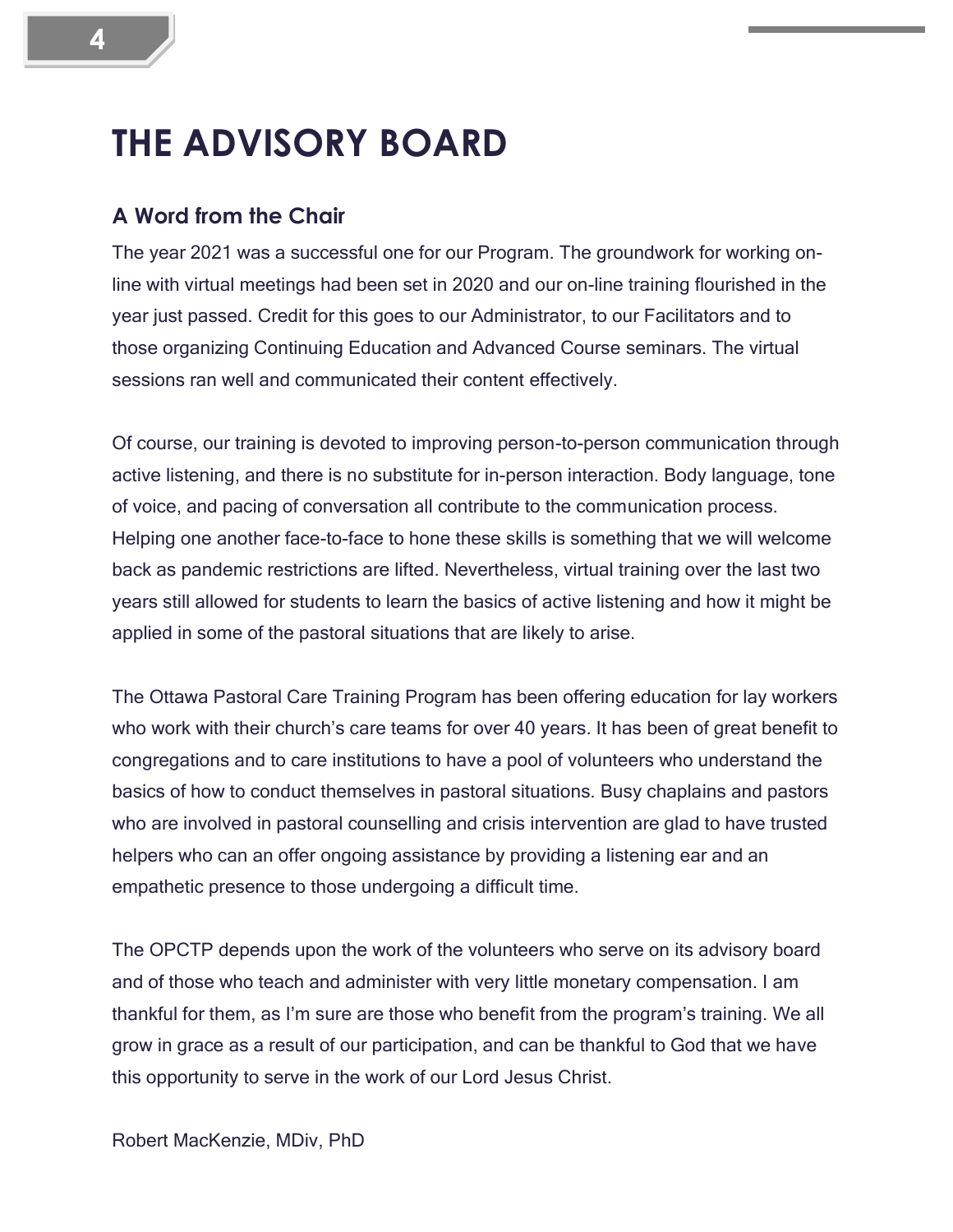#### **Advisory Board Members - 2021**

An Advisory Board comprised of individuals representing participating faith communities oversees the planning, administration and evaluation of the Program. At present, the Advisory Board is made up of Anglican, Lutheran, Pentecostal (PAOC), Presbyterian, Roman Catholic and United denominations, as well as a representative from the Christian Council of the Capital Area (CCCA).

| Bob MacKenzie (Chair)            | Presbyterian                            |
|----------------------------------|-----------------------------------------|
| Rev. Jim Pot (Vice Chair)        | Presbyterian                            |
| Terri Skuce (Administrator)      | Presbyterian                            |
| Chris Adam                       | <b>Roman Catholic</b>                   |
| <b>Rev. Fritz Clarke</b>         | <b>Pentecostal Assemblies of Canada</b> |
| Daughn Dixon Moisan              | <b>Baptist</b>                          |
| Laurie Jenkins                   | <b>Baptist</b>                          |
| JoAnne Chung Yan Lam (CCCA Rep.) | Lutheran, ELCIC                         |
| Rev. Hilary Murray               | Anglican                                |
| <b>Bob Orr</b>                   | Anglican                                |
| John Patton                      | United                                  |
| Rev. Kathy Petrie                | United                                  |
| Sandra Smith                     | United                                  |
| Sheila Wilson (Registrar)        | Presbyterian                            |

In 2021, the Advisory Board had five meetings, all held by Zoom.

This year, Chris Adam joined our Advisory Board and John Patton retired.

We continued working on incorporation and restructuring. We looked at officers and members, reviewed job descriptions, discussed marketing, communication, scheduling of events, finances, etc. We added additional roles to our Advisory Board, made some changes to our website and discussed plans for the future.

We continue to focus on our main purpose of delivering effective training to volunteers that will enable them to join pastoral/spiritual care teams and be a comforting presence with those who are in need of care.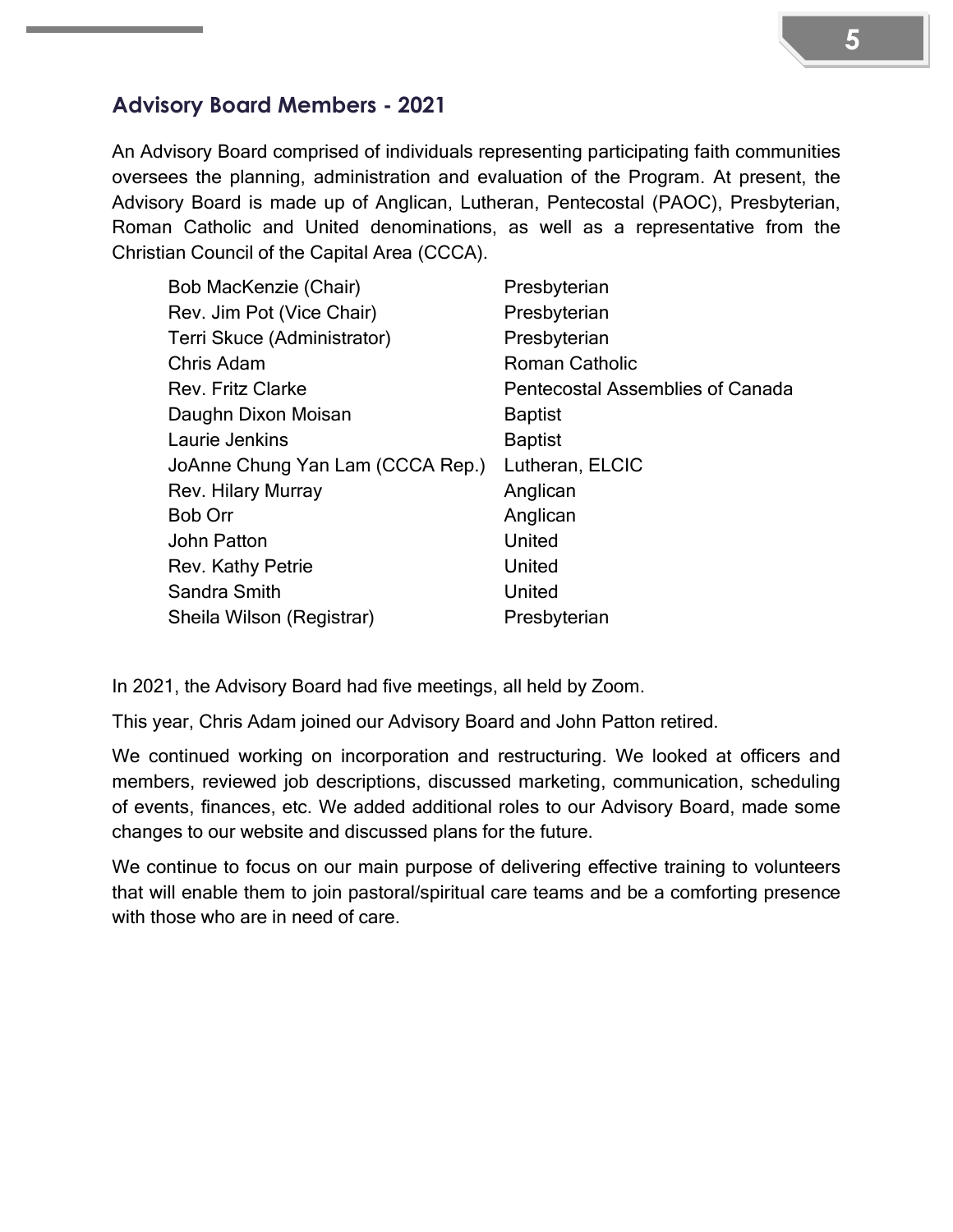#### <span id="page-5-0"></span>**Pastoral Care Course Facilitators - 2021**

Lisa Boulay, Unitarian Ann Carmichael, Roman Catholic Rebekah Hackbusch, Lutheran Muriel Laughton, Presbyterian Julie Ann Levett, Anglican Rev. Hilary Murray, Anglican Bob Orr, Anglican Terri Skuce, Presbyterian

This year, our facilitator team wished Julie Ann Levett all the best in her future endeavours and welcomed Muriel Laughton as our newest facilitator.

The facilitators met twice in 2021 – June 7 and December 6. Both meetings were regular post-course meetings where feedback from course participants is reviewed. Based on the participant feedback, decisions are made about what changes/improvements we might want to make to our Basic Course. Many of our discussions revolved around how we were doing with facilitating our courses on the Zoom platform. Naturally, as this was still relatively new to all of us, there were minor adjustments to be made along the way as people – facilitators and participants – became more comfortable and adept with using Zoom.

Overall, both participant and facilitator feedback from the 2021 courses was very positive.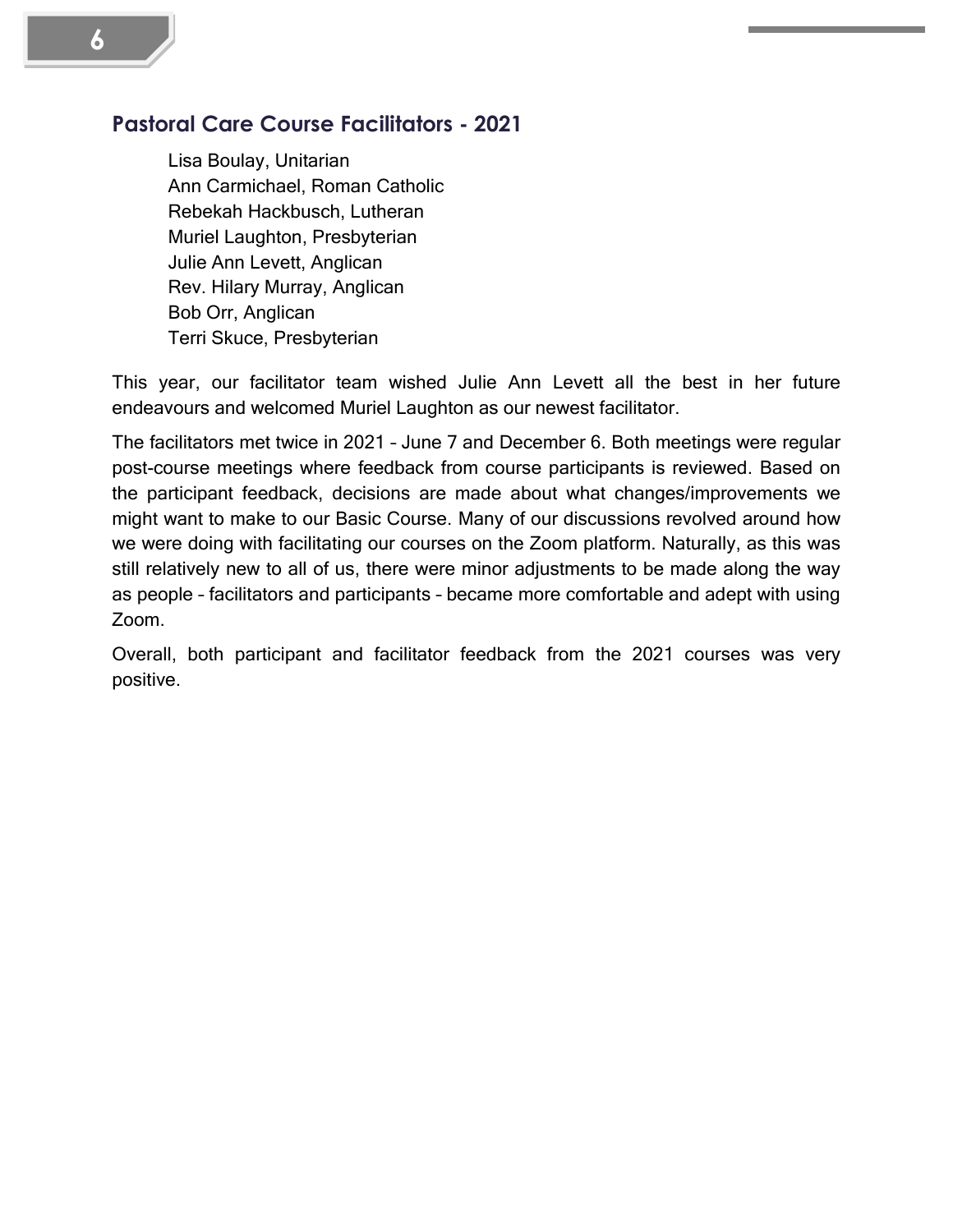# <span id="page-6-0"></span>**INTERNAL OPERATIONS**

### <span id="page-6-1"></span>**Professional Development**

From time-to-time Course and Workshop Facilitators and members of the Advisory Board have the opportunity to attend events, such as workshops or seminars, put on by outside groups. Facilitators and members are encouraged to attend those events which will enhance their knowledge and provide support to the organizers in the community.

In 2021, the OPCTP Advisory Board members and Facilitators did not attend any events related to professional development.

#### <span id="page-6-2"></span>**New Equipment Purchases**

No new equipment purchases were made in 2021.

#### <span id="page-6-3"></span>**Other Internal Business**

No other internal business occurred in 2021.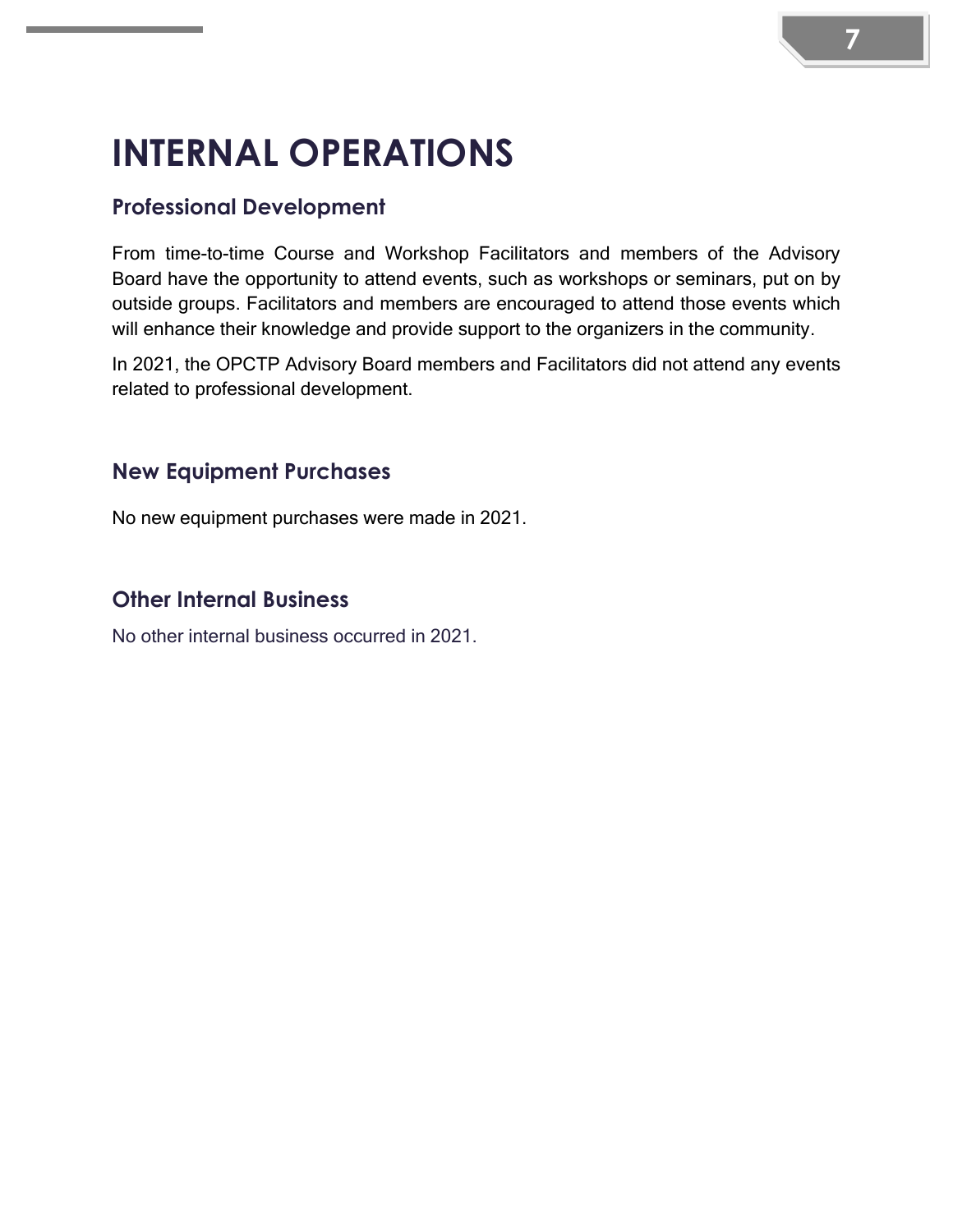### <span id="page-7-0"></span>**COURSES, WORKSHOPS AND EVENTS**

#### <span id="page-7-1"></span>**Basic Course**

The Basic Course normally consists of 25 hours of training during one afternoon or evening per week for 10 weeks in the Spring and Fall in a wheelchair accessible church centrally located in Ottawa. However, with the course being delivered on Zoom during the COVID pandemic, to prevent Zoom fatigue, it is currently reduced to 18 hours over 9 weeks. The cost is \$125.00 per person with a late fee of \$140.00.

This course is also regularly conducted in various communities in eastern Ontario on invitation by local faith communities. Out-of-town courses can be modified if requested to suit the priorities of the requester. Since being available on Zoom, we have had participants attending from other areas in the world and we will look at continuing online offerings in the future.

The training includes:

Introduction to Pastoral Care Active Listening Spiritual Needs and Pastoral Identity Grief Through Losses Ministry with Dying The Transitioning Years (Aging) Visiting in Hospitals, Institutions, Homes Care for the Caregiver and Pastoral Care Teams Celebrating our Community and our Call

In 2021, in addition to our regularly scheduled Spring 2021 and Fall 2021 Basic Courses, we added an afternoon Winter 2021 Basic Course. This was done as a ministry to all of the snowbirds and travelers who would be staying home during the pandemic. One participant attended the Winter 2021 Basic Course from the Caribbean.

With the Winter 2021 Basic Course being in the afternoon, we offered the Spring 2021 Basic Course in the Evening. To meet the level of interest for the Spring 2021 Basic Course, we added a second evening class.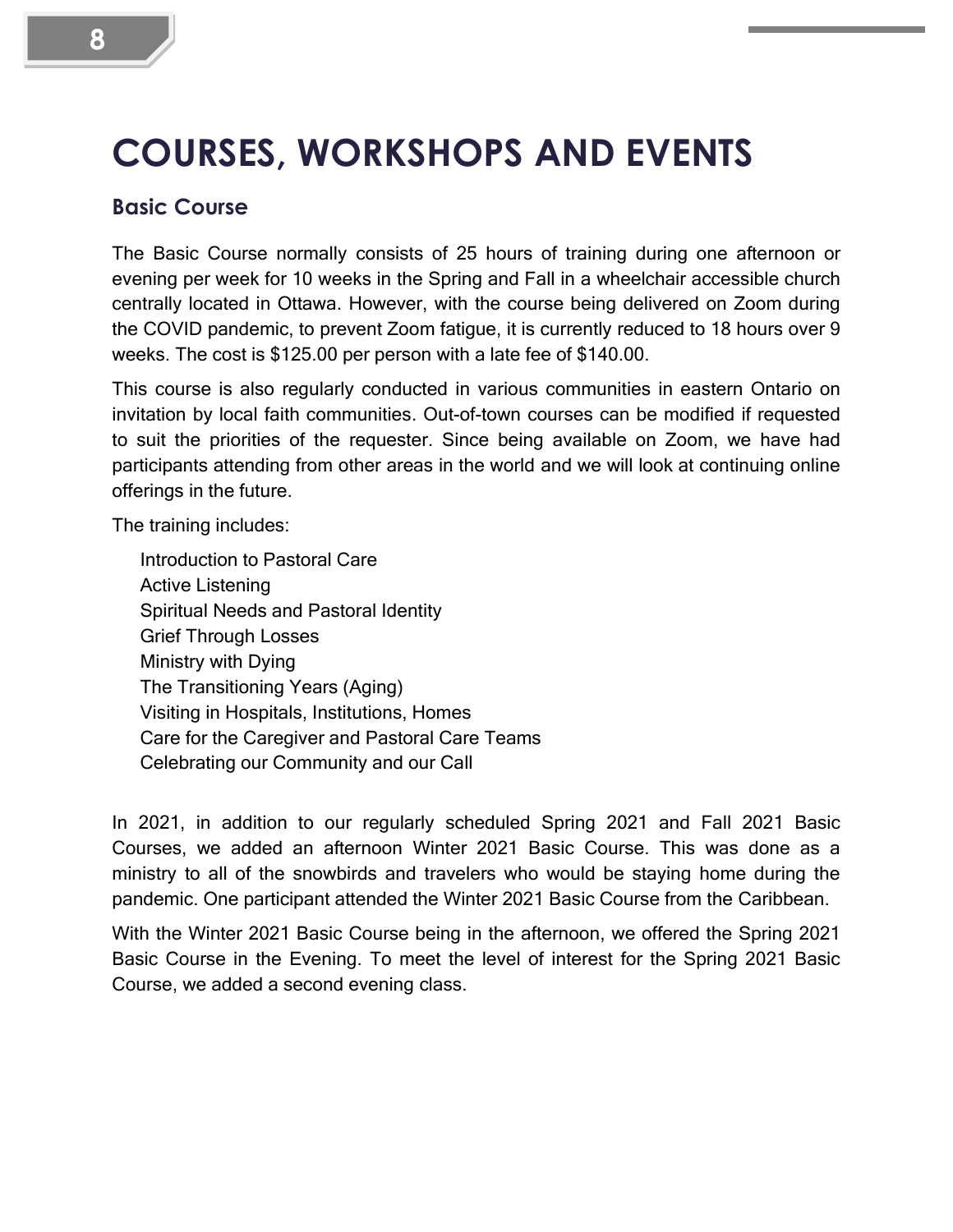#### <span id="page-8-0"></span>**2021 In-Town Basic Courses**

#### <span id="page-8-1"></span>**Winter 2021** – Afternoons, January 11 to March 15, 1pm to 3pm, via Zoom

Facilitators: Bob Orr and Terri Skuce

Registered = 18, completed 18, with 1 Fall 2019 participant making up missed classes

#### **Denominations/Faiths/Institutions Represented**

| <b>AGM</b>                     |   | <b>Roman Catholic</b> | 5 |
|--------------------------------|---|-----------------------|---|
| Anglican                       | 6 | Unitarian             |   |
| <b>Metaphysical Ministries</b> |   | United                |   |
| Presbyterian                   |   |                       |   |

#### <span id="page-8-2"></span>**Spring 2021** – March 22 to May 17, 1pm to 3pm and 7pm to 9pm, via Zoom Evening Class I Evening Class II

| <b>Facilitators: Ann Carmichael</b> | <b>Facilitators: Hilary Murray</b> |
|-------------------------------------|------------------------------------|
| and Lisa Boulay                     | and Bob Orr                        |
| Registered = $21$ , completed $21$  | Registered = $22$ , completed $22$ |

(plus 5 withdrawals or cancellations)

#### **Denominations/Faiths/Institutions Represented**

| Anglican                  | 14 | Presbyterian          |   |
|---------------------------|----|-----------------------|---|
| <b>Baptist</b>            | 3  | <b>Roman Catholic</b> | 3 |
| <b>Christian Reformed</b> |    | Unitarian             |   |
| <b>Free Methodist</b>     |    | United                | 9 |
| Hospice                   |    | Unknown               | 2 |
| Pentecostal               |    |                       |   |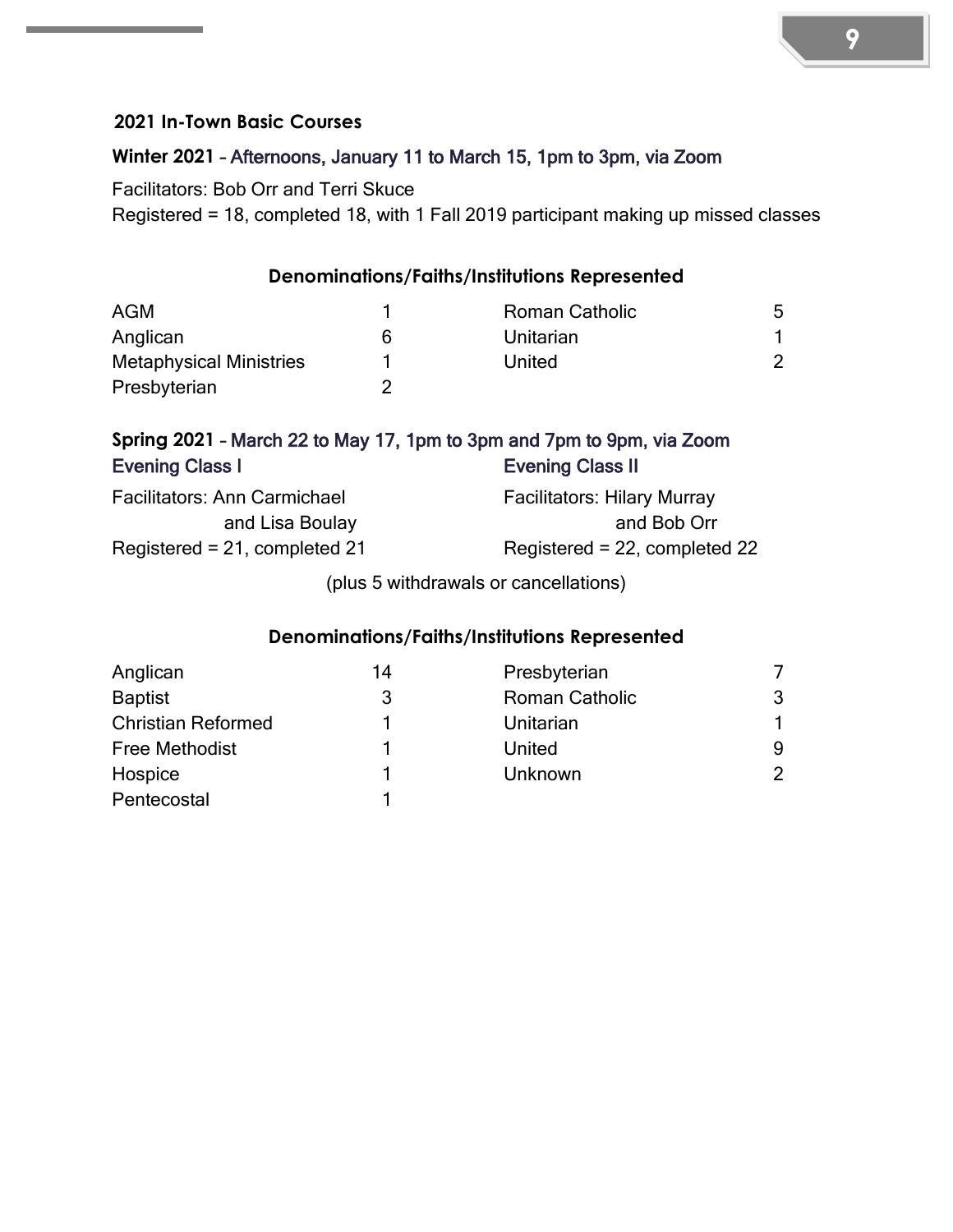#### <span id="page-9-0"></span>**Fall 2021** – Sept. 20 to Nov. 22, 1pm to 3pm and 7pm to 9pm, via Zoom

| <b>Afternoon Class</b> |  |
|------------------------|--|
|------------------------|--|

Facilitators: Lisa Boulay and Ann Carmichael Registered = 28, completed 28 (plus 4 withdrawals or cancellations)

#### Evening Class

Facilitators: Rebekah Hackenbus and Terri Skuce with Muriel Laughton interning Registered = 35, completed 33 (plus 6 withdrawals or cancellations)

#### **Denominations/Faiths/Institutions Represented**

| Anglican                            | 6 | Presbyterian          |                |
|-------------------------------------|---|-----------------------|----------------|
| <b>Associated Gospel Ministries</b> |   | <b>Roman Catholic</b> | 9              |
| <b>Baptist</b>                      |   | Unitarian             | $\overline{2}$ |
| <b>Brethren</b>                     |   | United                | 9              |
| Élisabeth Bruyère Hospital          | 2 | Wesleyan              |                |
| <b>Free Methodist</b>               | 3 | Unknown               |                |
| Pentecostal                         | 2 |                       |                |

#### <span id="page-9-1"></span>**Modified Courses**

When we have a request (usually from out-of-town or from a different faith group) to choose only certain subjects from the Basic Course, we will offer a modified course. If there are enough participants, two facilitators deliver the training. If the number of participants is low, one facilitator may deliver the training. This is decided on a case-bycase basis, looking at the needs and financial ability of the requesting community as well as the availability of facilitators.

There were no modified Courses in 2021.

#### <span id="page-9-2"></span>**Out-of-Town Courses**

When we have a request for an out-of-town course, we work with the organizer(s) to provide a format that works best for them. They provide a location and we send our facilitator(s) to deliver the course either weekly or on a slightly modified format of 3 or 4 Saturdays. Certificates are provided for the participants who attend these courses.

With all of our programming being currently delivered via Zoom, there were no out-oftown courses in 2021.

**2**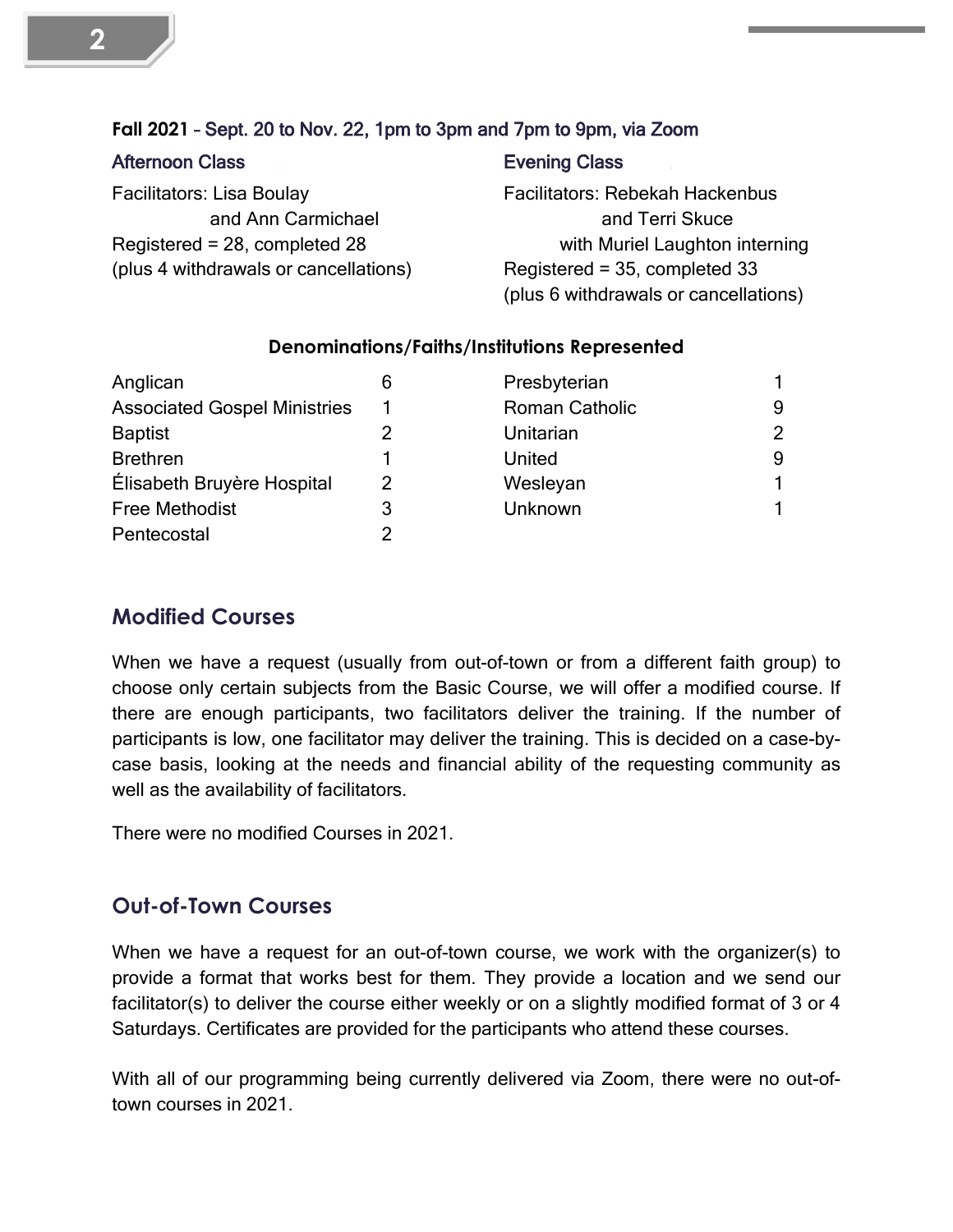#### **13**

#### <span id="page-10-0"></span>**Advanced Courses**

Topics of interest are suggested, discussed and matched up with appropriate speakers based upon the topic. Advanced Courses are delivered in a 4-part series and presented every second year.

Our most recent Advanced Course took place in October 2021 and the next will take place in October 2023.

#### 2021 Advanced Course

Location: via Zoom

Dates: Tuesdays, October 5, 12, 19 and 26 - 7pm to 9pm

Topics: Pastoral Care and Grace: The Power of Being Seen, Heard and Valued by Lisa Boulay Volunteering in the Health Care Setting by Fritz Clarke

A Good Death: Healing Conversations at End of Life by Elspeth MacEwan Living Well and Staying Connected Spiritually in The Last Journeys of Life by Hilary Murray

Attendance: Total Registered = 87 2 withdrawals, 1 no show Completed: 79, with certificate Coordinated by: Sandra Smith

#### <span id="page-10-1"></span>**Special Training**

There was one request for special training in 2021. It was delivered on Zoom.

#### **Temple Israel**

Requested by: Jane Gordon Dates: Thursdays, March 4, 11 and 18, 1:30pm to 2:45pm Location: Delivered via Zoom Facilitator: Lisa Boulay Attendance: Registered = 11 (including 2 from Halifax. With 3 Rabbis attending. Topics Covered: Self-care 101, Understanding Compassion Fatigue, and Setting Boundaries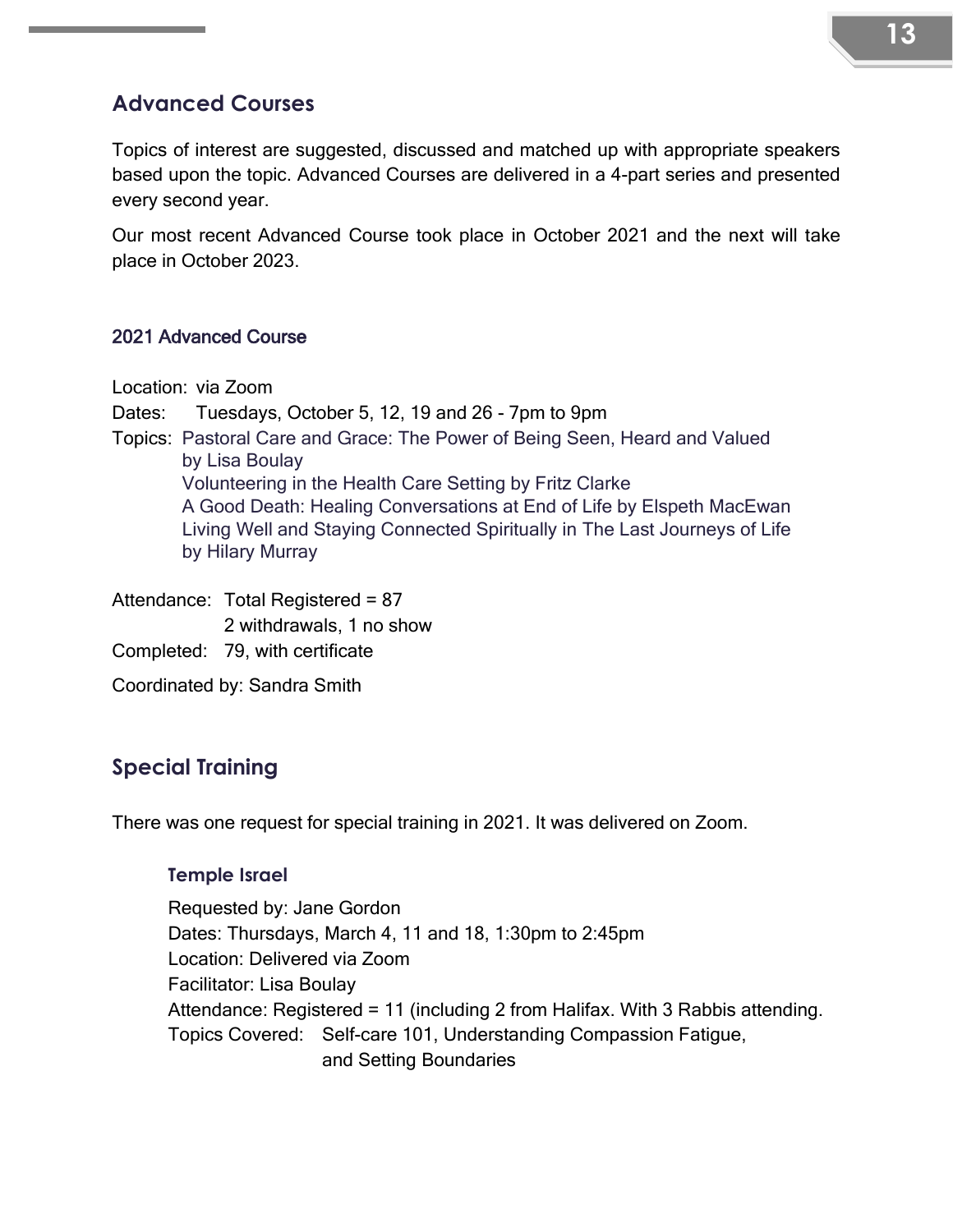#### <span id="page-11-0"></span>**Continuing Education Events**

These events are held in Ottawa each Spring and Fall to provide information on specific topics or issues of concern to pastoral care visitors.

Topics and speakers are suggested by the participants who attend our courses and events as well as by Advisory Board Members and others familiar with our Program. Persons with knowledge and experience in the chosen subject conduct a two-hour workshop during an afternoon session and repeat it during the evening.

Bob Orr coordinated a spring Event which was cancelled due to the pandemic. It was then rescheduled for the fall. In between there was a trial session in June to determine if our communities would want to attend events on Zoom and then a fall session in November.

April 13, 2021 via Zoom

Holding Space for the Grief of Young Adults and Adolescents presented by Jacob Cogan Attendance: 62 paying registrants, fees waive for participants = 21

November 16, 2021 via Zoom

Pastoral Care for those in Vulnerable Situations presented by Rev. Dr. Don Stoesz, Rev. Canon Hilary Murray – moderated by Rev. Dr. Robert MacKenzie Attendance: 84 paying registrants, fees waive for participants = 18

### <span id="page-11-1"></span>**Coordinators' Event**

All coordinators of pastoral care teams or their representatives are invited to meet every second year to brainstorm, share ideas and suggestions and examine issues or topics they have identified as being of concern to their teams. This event is led by an OPCTP course facilitator or Advisory Board member.

Our most recent Coordinators' Event took place in April 17, 2021 and the next will be held on in April 2023.

Topic: Building Pastoral Care Volunteer Capacity and Resiliency during a Pandemic Location: Via Zoom Date: Saturday, April 17, 10am until noon Leadership: Lisa Boulay Attendance: 29 preregistered, 27 attended, 2 absent